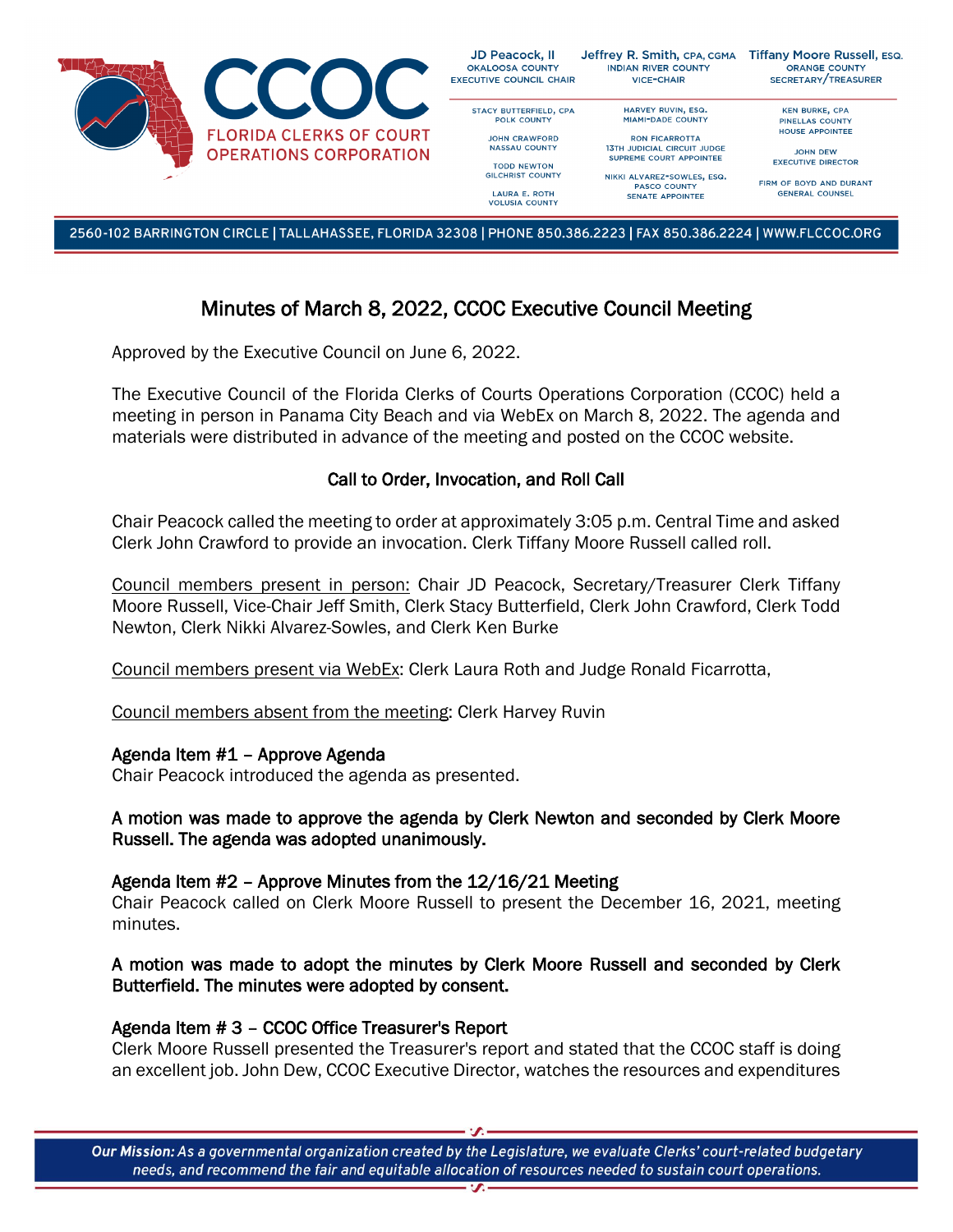to ensure the CCOC is within budget. Chair Peacock asked Council Members if they had any questions or comments, and there were none.

#### Agenda Item #4 – Committee Updates

#### a) Budget Committee

Clerk Moore Russell provided the Budget Committee update stating that the Budget Committee has met twice this year. The next in-person meeting is scheduled for Thursday, April 21, 2022, in Gainesville, FL. Webex will be available as an option for those who cannot make it in person.

The committee created three new Workgroups to address budget issues that have continually come up in the past. Those workgroups are the Cost of Living Component Workgroup, chaired by Clerk Godwin, the Compliance Workgroup, chaired by Clerk Maloy, and the New Judges Funding Workgroup, chaired by Clerk Abruzzo. These Workgroups will continue to meet to review their budget topics and potentially have options presented to the Budget Committee for review.

The Budget Committee will build the CFY 2022-23 budget in the coming months. Projected available revenues are expected to be almost \$5 million higher than the current year's budget; however, this number will likely change in July at the next REC meeting. In February, the committee established the use of the Reserve Fund at the statutorily required 10 percent, which is the same as last year.

In April, the committee plans to establish the base budget for CFY 2022-23. By June 1, each Clerk will have the opportunity to submit any funding request over their base budget. The committee will then review the issue requests and determine how to allocate any funding over the base budget.

The committee approved the budget forms at the February meeting. Those forms are to be submitted by each Clerk's office by June 1. These forms include the Budget issues form, the Revenue projections form, and the Clerk's verification letter. The revenue projection form and verification letter are the same as last year. Based on feedback from clerks and staff, slight changes were made to the Budget issues forms, including streamlining issue categories, removing pre-set issue requests for FRS increases, health insurance increases, and costs for new judges. The tabs are laid out in priority order and are available for any request over the current year's operational budget. These budget forms are included in the meeting packet and are up for Council approval today. Chair Peacock opened the floor for any questions or comments from Council members.

Clerk Ken Burke asked how the forms were developed. Clerk Moore Russell answered that the forms were developed by staff, presented to the Budget Committee, discussed, and approved by the Budget Committee to bring to the Council. Griffin Kolchakian, CCOC Budget and Communications Director, also provided detail on the development of the forms.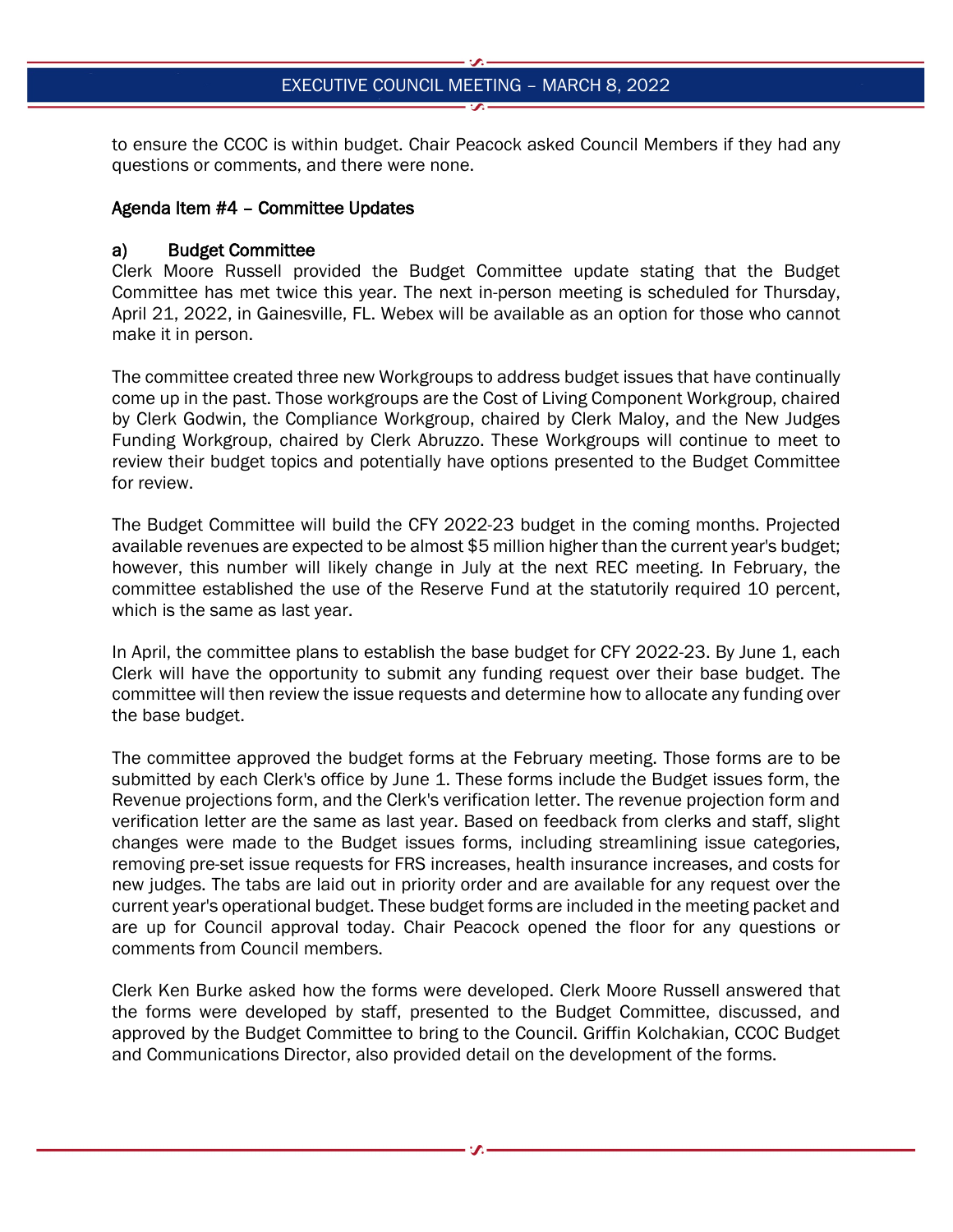#### A motion was made by Clerk Moore Russell to approve the budget development forms, seconded by Clerk Newton.

Chair Peacock opened the floor for discussion on forms. Clerk Alvarez-Sowles stated that she raised a NAY on the Certification form during the Budget Committee meeting. Clerk Alvarez-Sowles' concern, conveyed at the Budget Committee, is regarding revenue sources. Clerks report the amounts received through fines, fees, and service charges. However, they may not report on revenues received outside of the fines and fees. Clerk Alvarez-Sowles would like to see included on the Certification Form non-CCOC revenue sources and include a line that certifies that the Clerks include outside revenue sources. She would like to see the Budget Committee require Clerks to provide that outside revenue source throughout the entire budget process. In addition, she would like Clerks to certify it because what is happening is that sometimes the additional revenue line is left blank on the Operational Budget Form. CCOC doesn't have the viewpoint of seeing where all the revenue comes from to support court operations. Therefore, because that language is not in the current Certification form, Clerk Alvarez-Sowles's vote will be nay on the approval of the forms for that reason. Clerk Moore Russell pointed out the language at the end of the Certification form presented today # 3 "Revenues used to support court-related operations are included within the Revenue Projections submitted." So those county-related revenues should be included in what they sign off on.

### Chair Peacock called for a vote on the motion. With a nay from Clerk Alvarez-Sowles, the motion carried.

Clerk Butterfield wanted to discuss and consider the issue of salary increases, which she believes will again be a huge issue. The State is considering increases for all State employees. If passed, the increases include going to the \$15 minimum and addressing compression on the salary issue and a 5.38% increase for all State employees. These increases will significantly impact Clerks and employees from the labor resources.

### b) PIE Committee

Chair Peacock asked Clerk Roth to present a briefing on all the PIE committee's work. The PIE Committee met on Monday, February 28, 2022, and provided several updates on the PIE Workgroups. The Quarterly Performance Measures and Action Plans Report was discussed at the PIE Committee meeting. The report was posted on the CCOC website and submitted to the Legislature as required. The PIE Committee went over some edits made to the Uniform Payment Plan that includes language that will enable Clerks' offices to modify the form to meet their local and county needs and remove the word "willfully." The collection agent report was posted on the CCOC website but not included in the Executive Council meeting packet.

### Uniform Payment Plan Form

Chair Peacock said that the form did come before the Council at the December meeting, but it was not presented for approval, and it should have been. Since then, the form has had a couple of tweaks from the PIE Committee. Chair Peacock asked Jason Welty to explain the changes to the form. Jason Welty, CCOC Deputy Executive Director, stated that there are a couple of changes to the form in section 6 on page 3. In the original draft of the "Failure to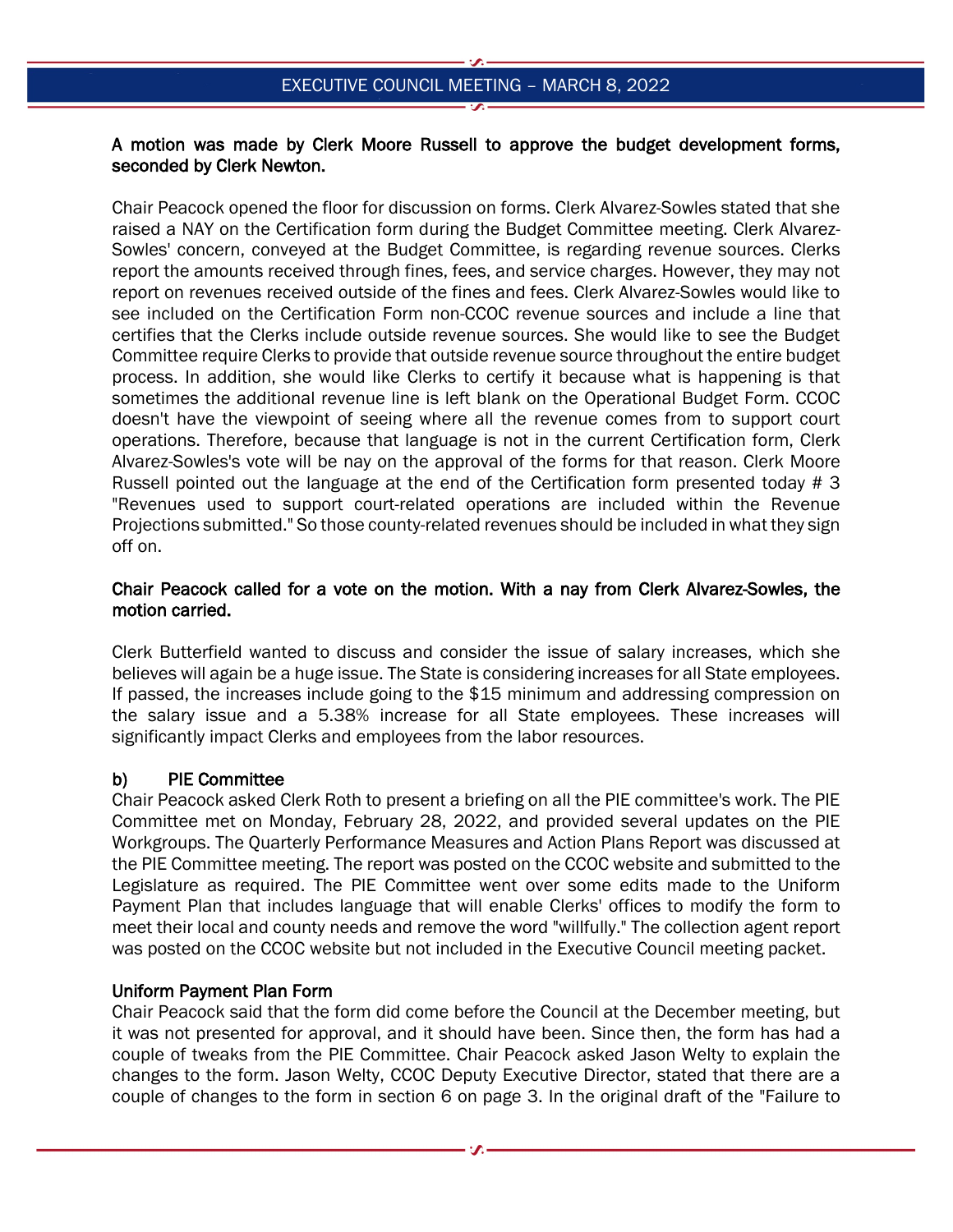Comply" language, the word "willfully" is included; however, the statute does not contemplate a willful failure; it states Failure to Pay, so the committee struck the word "willfully" from the form.

The second change is on the last page. A disclaimer was added that Clerks can modify the form to fit their local practices. Chair Peacock asked Council members if there were any questions about the edits to the form mentioned by Mr. Welty. Clerk Burke asked if the form is for a one-case, one-payment plan or if several cases can be put on the same payment plan form. Mr. Welty answered Clerks can use the form for either method. Mr. Welty explained if you choose to do one case on one payment plan, then you can do that, or if you opt to bundle payment plans together, you can put all the case numbers on the top and put all the cases into one payment plan as well. Clerk Burke commented that bundling of payment plans is how the Clerk's offices should go to make it more effective. As far as he was aware, Mr. Welty said that there was no Best Practice from the Best Practices Committee on that issue. CCOC hosted a Payment Plan Forum last year to discuss the bundling vs. not bundling issue. There were some counties where there were some technical issues that they felt that they couldn't bundle. From a constituent standpoint and making sure Clerks keep people on the payment plan, bundling cases into a single payment plan makes it easier for the constituent.

Clerk Daughtrey commented that the form is currently being used in DeSoto County. Clerk Daughtrey says the form is very time-consuming. In addition, many of her constituents do not understand a lot of the words on the form. Clerk Daughtrey requests the Council to consider possibly condensing the form or making the form into a front and back page, not asking so many questions to speed up signing people up for a payment plan. In addition, the form has slowed the process down for her office. She has a clerk who attends every arraignment and signs people up; however, now they have had to send people downstairs to sit in chairs and answer questions like "What does Assets and Liability" mean. Clerk Daughtrey suggests that a shorter version form with fewer questions would be more concise with what we are trying to do.

Chair Peacock asked Mr. Welty when the statutory requirement was to provide this uniform payment plan. Mr. Welty responded it was January 1, 2022. Mr. Welty also stated that he believes that CCOC can consolidate some of the sections of the Uniform Payment Plan, such as the financial and liabilities section. In addition, having that information available allows the Clerks to ask the constituent if the payment amount written on the form is correct and if the person can make payment. Chair Peacock summarized Clerk Daughtrey's real-world experience regarding the actual impact using this form has on operations. Chair Peacock called on Clerk Roth to move the form as presented, but if there is consensus among the Council, refer back to a continuing refinement of the form, especially now that we have some real-world experience. Chair Peacock asked Council members if there was a consensus to send back for continued refinement. Because it is past the deadline, Chair Peacock suggested the Council move forward, and he asked Clerk Roth for a Motion to adopt the form as edited.

#### A motion was made by Clerk Roth to approve the forms submitted today as edited and seconded by Clerk Todd Newton. With no discussion, the motion passed.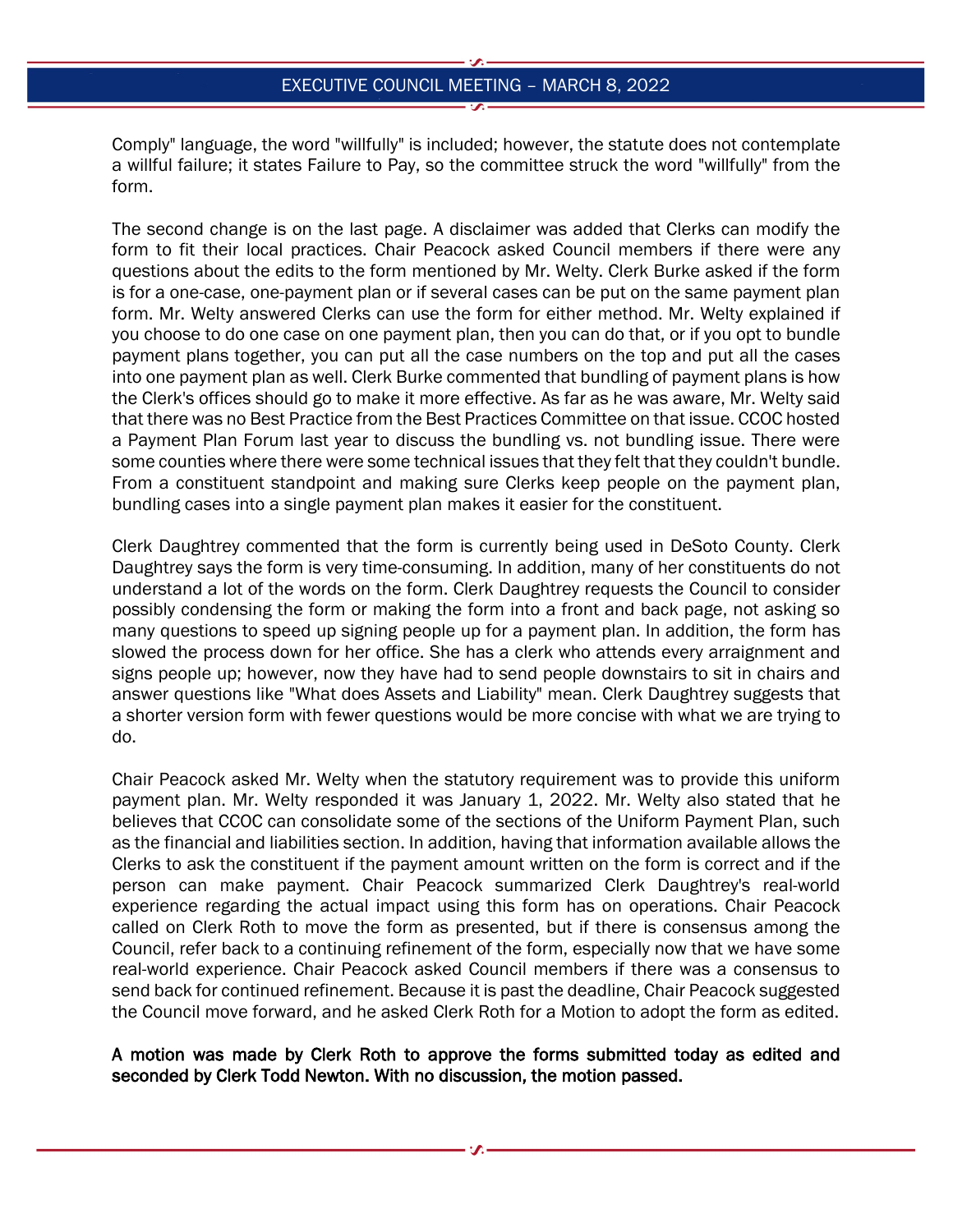Chair Peacock asked Clerk Roth to send all Clerks some type of questions requesting their feedback on how the form impacts their operations. Mr. Welty stated that this form was a part of the Clerk's legislative package two years ago. The statute gives CCOC complete control over the form, so CCOC can go back and amend the form as needed.

Discussion continued regarding the length of the form, the amount of time it takes to fill it out, and its impact on Clerks' operations. Chair Peacock asked Clerk Roth to take the form back to the PIE Committee to see if they can take another stab at it to condense the form now that we have real-world experience using it. Clerk Roth agreed.

## CFY 2021-22 1st Quarter Performance Measures and Action Plans Report

Chair Peacock stated that a link was provided in the meeting packet to view the report. The CCOC is statutorily required to complete this report and provide it to the Legislature. Chair Peacock opened the floor to Council Members for any questions. No questions were asked.

## A motion to approve the report was made by Chair Roth and seconded by Clerk Butterfield. With no further discussion, the report was adopted.

## c) Legislative Committee

Chair Peacock asked Clerk Carolyn Timmann to present the report. She said the Legislative Session is still going on in Tallahassee, but several clerk items are complete. The House and Senate finalized the budget, and bills are passing back and forth between the two chambers. The CCOC Legislative team worked tirelessly with the FCCC Legislative and Lobby team to advocate for our established priorities and identify and defend against bills and amendments that could negatively impact Clerks.

Priority House Bill 397 by Representative Clemon and Senate Bill 552 by Senator Boyd passed last Friday. The bill is on its way to the Governor's desk. Clerk Timmann reported that the redirect of additional recurring revenues was pulled out of the bill. Clerk Timmann realizes that this is one thing that is a concern to many; however, when those bills were developed, it was understood that recurring funding was going to be a challenge. Still, we wanted to bring the conversation forward, which has occurred. The CCOC Legislative Committee will continue focusing on recurring revenues which all Clerks believe are critically important and far more reliable as part of our budget requests in the future and next year.

Clerk Timmann also explained that the Clerks now have an avenue into the Legislature's annual budgeting process, which all Council members are familiar with. The CCOC will be able to submit a Legislative Budget Request on behalf of the Clerks relating to the Baker Act and Marchman Act cases and when the Legislature contemplates funding new Judges.

Additionally, the bill makes it easier for our constituents to get into and stay on payment plans. The priority to allow clerks to review property records and vehicle titles to verify an individual's civil indigent status is another step in the right direction. This tool will allow the clerks to verify the information on an individual's application.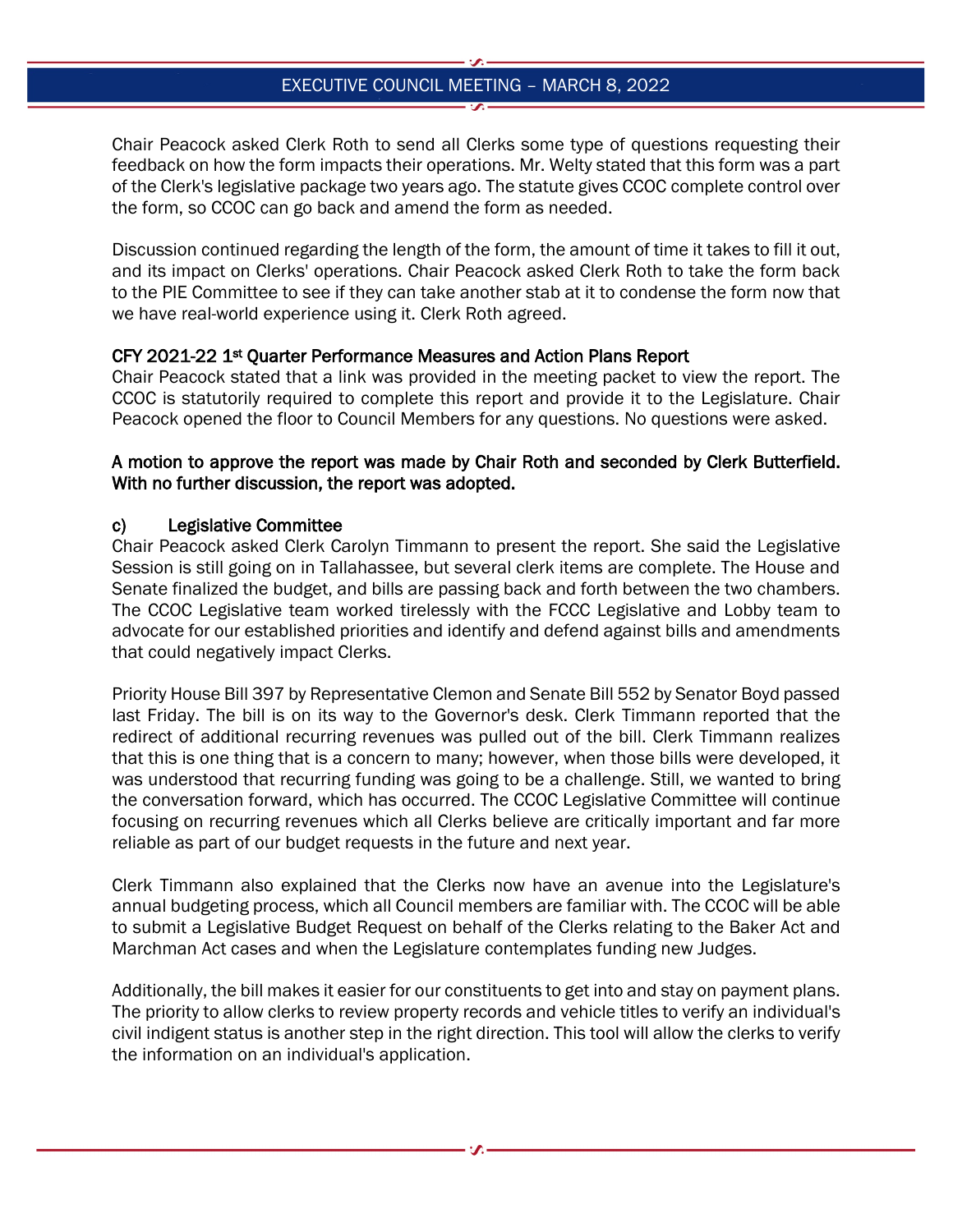The CCOC Legislative Committee and the Executive Council adopted three funding request issues for the session. The \$6.25 million for our Pandemic Recovery Plan has been successfully approved. The \$3.3 million in reverted funds for additional Jury Funding has been approved. What was not approved is the \$3.2 million for Injunctions for Protection. We will continue to work on this critically important issue. One dynamic for future consideration that we heard is the appropriate avenue for that distribution of funds, whether it is OSCA as it is currently in statute or the JAC. That will be an issue coming forward next year.

Another bill is HB 1349, which is the Guardianship database bill. There is \$2.4 million in the bill as an appropriation for the CCOC to get the required database off the ground and provide the critical data to the Legislature and Judiciary to help improve the guardianship system. Chair Peacock thanked Clerk Burke for his leadership on the Guardianship Task Force. During the process, we did not anticipate that this would be thrown in with CCOC to do a database. It's not something done before; however, working with Clerk Burke and Legislative Team through the process, the Legislature believed that the Clerks had the skillset and capabilities to accomplish this task. Chair Peacock commented that we would watch and see if the Governor signs the bill with the appropriation. In the meantime, he said he would continue to work with Mr. Dew and Mr. Welty.

This first step would be to bring in either a contracted project manager or an employee to manage this project with the oversight of a workgroup chair and some staff. Clerk Burke suggested meeting and discussing Chair Peacock's ideas further. Clerk Burke believes there are other factors that the Legislature asked about that Clerks will need to do. Clerk Burke would like to talk about some of those things and not take the time and consume the meeting here in helping to develop a plan. Chair Peacock said it was a great idea and asked Council members if there was a consensus. Clerk Peacock said, however, that we would first engage with Clerk Timmann as the Legislative Chair as to when the bill will be passed and signed. If the Governor signs the bill, we will move forward on getting a meeting together to help develop a plan.

Clerk Burke commented that we need to focus on uniformity throughout the State when doing an indigence review. He said there will probably be different interpretations in the 67 different Clerks' offices on how to do the process. Clerk Burke suggested creating a workgroup to determine how exactly the process should be done. Clerk Timmann stated it was a great point because there are different dynamics in every county. Some Judges already do that on their own now, and other Judges do not participate in that process, and it's been a different dynamic across the counties. Clerk Timmann suggested that maybe the Best Practices Committee be the best place to bring that forward because we all need consistency. Clerk Alvarez-Sowles commented that we already have that language on the criminal side. She suggested it also needs to be made available on the civil side. Chair Peacock requested that some more detailed conversations regarding this issue be made in the PIE Committee.

#### Agenda Item 5 – CCOC Telecommuting Policy

Chair Peacock referred to Ms. Bruner to provide a briefing on the CCOC Telecommuting Policy. Ms. Bruner explained that the CCOC collected the telecommuting policies from several counties (Lake, Orange, Palm Beach, and Pasco) and looked at some of the requirements that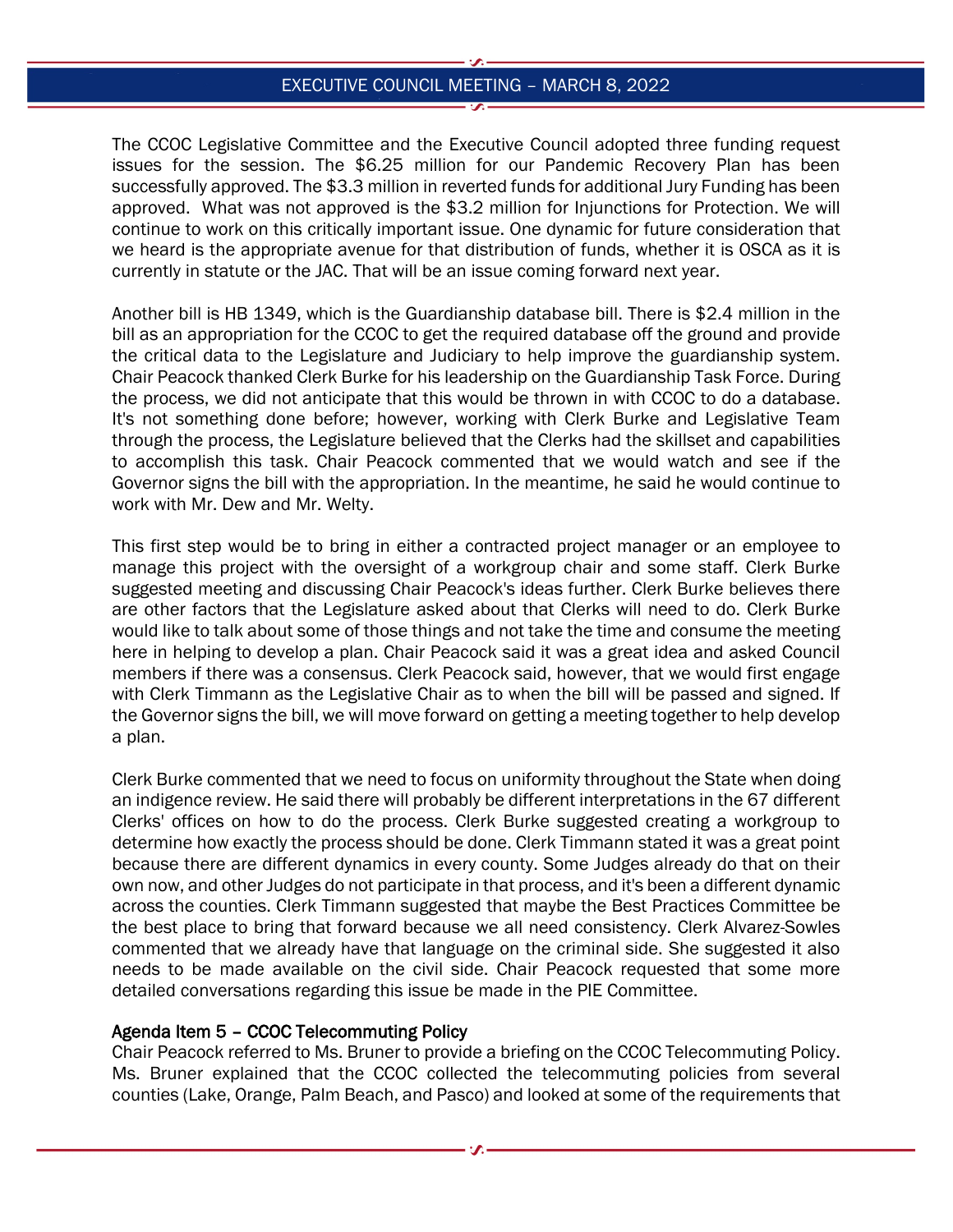those counties had. CCOC also looked at what they do in practice at the CCOC.Ms. Bruner said that Clerk Burke suggested the CCOC reach out to their HR Contractor to review, which CCOC did, and Joyce Chastain of The Krizner Group did not have any edits. Ms. Bruner also reached out to Clerk Alvarez-Sowles for some comments.

Chair Peacock opened the floor to Council members for questions regarding the CCOC Telecommuting Policy. Clerk Crawford asked about situations in which Telecommuting would apply. Ms. Bruner explained. Chair Peacock chimed in to answer and clarified the question by stating that the policy contemplates that there will be a time when it is a permanent either hybrid and/or work remote.

Clerk Burke asked if the Executive Council would be considered the Supervisor for the Executive Director. Chair Peacock answered yes but that the Council usually delegates such supervision for these issues to the Chair. Chair Peacock also stated that the Executive Director works closely with the Chair of the Executive Committee and, therefore, would not necessarily treat it as a Supervisory role because collectively, the Executive Director works for all of us. Discussion, questions and concerns were raised regarding calling or showing up in person at the CCOC and finding someone there. Mr. Dew said that the CCOC office is opened every day between the hours of 8 AM – 5 PM, Monday through Friday, eastern time. Also, there are several staff that has chosen to work at the office all five days and not work any from home. Mr. Dew said he also is one that usually shows up five days a week. However, for some employees, it is beneficial to have the ability to work from home a couple days a week, and we have found the work always gets done. Mr. Dew said he agrees that if he decides to do any telecommuting, he will bring the form to the Council for approval. Chair Peacock said we will present at the next Executive Council meeting the long-term telecommuting plan of the Executive Director for approval by the Executive Council.

### A motion was made by Clerk Butterfield to adopt the CCOC Telecommuting Policy, seconded by Clerk Laura Roth. The motion was adopted.

### Agenda Item 6 – CCOC Executive Council General Election

Clerk Moore Russell announced that its election season for CCOC. Each year the CCOC is required to conduct an election of four Executive Council members who are elected for twoyear terms. The CCOC Plan of Operations under sections 2-3 requires specific time frames for the process. The proposed schedule is attached, and an announcement will go out on March 30th. April 14th is the deadline for receipt of your interest survey. By May 13, the ballot will be sent out to all Clerks. On May 30, ballots must be received by CCOC. On June 2, ballots will be opened by the CPA firm, which will certify the elections to the Executive Council and Corporation members. Finally, on June 6, the Corporation will swear in the newly elected Council Members at the Corporation meeting in Orlando.

Four members have their current two-year terms ending this June; Clerk John Crawford, Clerk JD Peacock, Clerk Stacy Butterfield, and Clerk Harvey Ruvin. Clerks within the four individual population groups, including those whose terms expire, can submit their intent to run for the position by April 14. The four newly elected Council members will start their two-year terms after being sworn in on June 6. The four members who currently have another year left on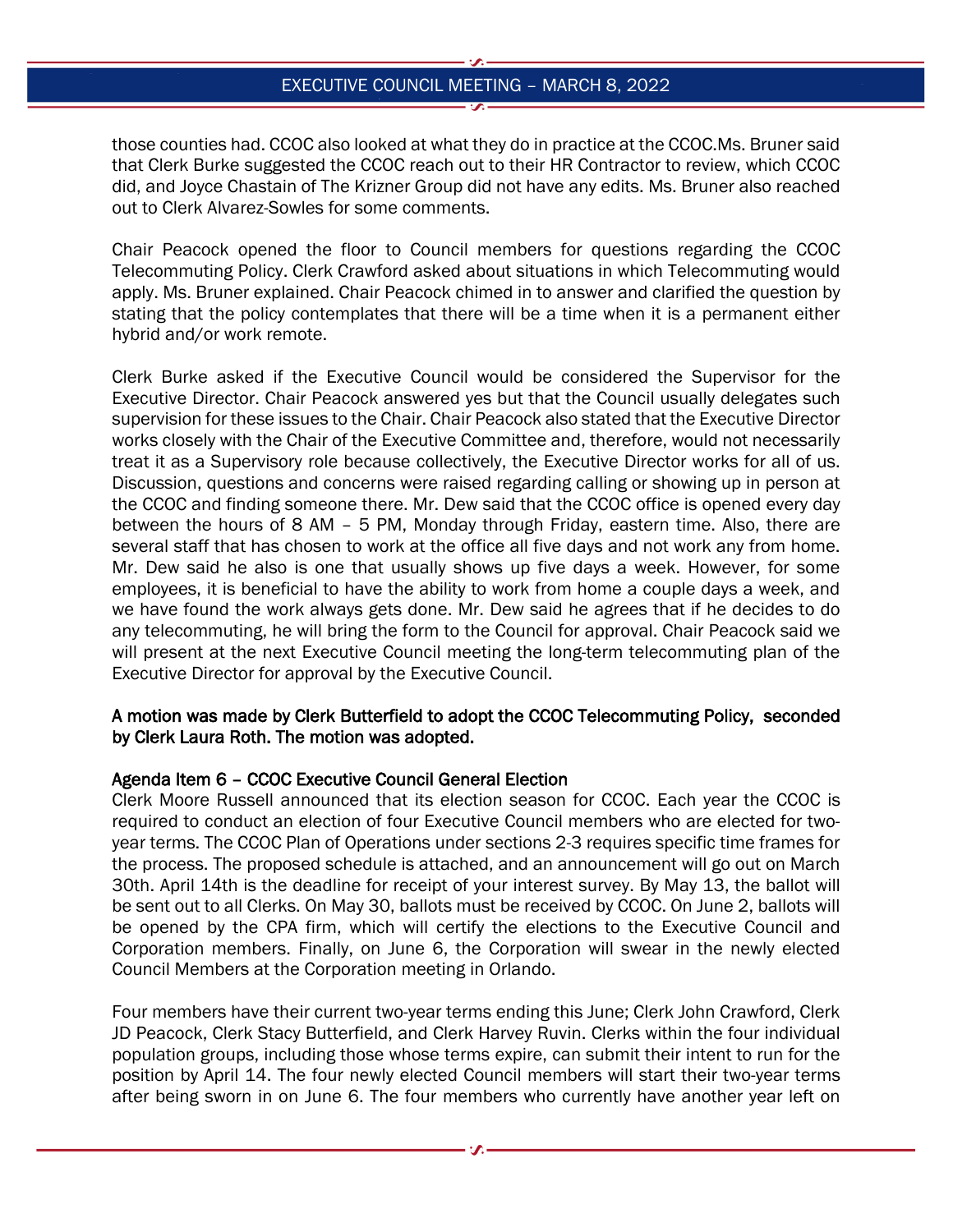their terms are Clerk Todd Newton, Clerk Jeffery Smith, Clerk Laura Roth, and Clerk Tiffany Moore Russell.

Clerk Moore Russell asked Council Members if there were any questions. No questions were raised. Clerk Moore Russell said that if anyone is interested in being on the Council ballot, please submit their interest by the deadline.

### Clerk Moore Russell made a motion to accept the Executive Council General Election schedule, seconded by Clerk Todd Newton. With no objections, the motion was adopted.

#### Agenda Item 7 – CCOC Data Management Process Update

Chair Peacock asked Mr. Welty to present a briefing on the CCOC Data Management project. Mr. Welty said that Legislative Session has occupied his time this year and has not advanced any further than we were at in December; however, there is a meeting with a vendor giving us a potential idea of the cost for this contract. We will have a little more information when we put this out for the RFQ to know how much we are looking at in terms of the scope.

Chair Peacock asked Council Members if they had any questions for Mr. Welty. There were no questions asked at this time.

#### Agenda Item 8 – E-Notify Project Update

Chair Peacock said he led the project and presented a briefing on what OSCA is working on. A question was presented to them by one of the Clerks about Payment Plan Notifications. Steven Hall is the project leader from the OSCA side. There are a few things that they have been working on with a vendor. One is for e-notification for juveniles and juvenile cases that require some understanding of confidential information. The vendor is working through testing now on those changes to ensure the confidentiality of information. They anticipate going live in late March.

Chair Peacock and Mr. Dew have talked to Mr. Hall about payment plans down the road and those types of expansions. Chair Peacock has been anticipating that the Courts will want to be able to notice changes in their Civil Dockets, but they are now responding to payment plan reminders. They have worked with the vendor to understand that that is coming. This system is a product fed by CCIS, so the work you are already doing feeds this project without doing additional work. We hope to expand additional tools to it in the future, such as reminders for payment plans and reminders to traffic violators. It continues to be funded by the Legislature for about \$370,000 a year. It is a recurring funding project for OSCA. Chair Peacock asked if there were any questions on the e-notify project.

Clerk Maloy asked if CCOC is doing e-notifications on payment plans. Chair Peacock responded no. We have communicated to OSCA about the idea of notifications on payment plans. He believes that for the benefit of everybody, the ability to notify people about payment plans is critical. It has not been put into practice yet as it's not part of the plan yet. However, they are aware that this is something we may want down the road. Clerk Maloy asked how this would work with counties that already use reminders. Chair Peacock said that what he suspects is it would help those who can't do it now or save money for those who are paying